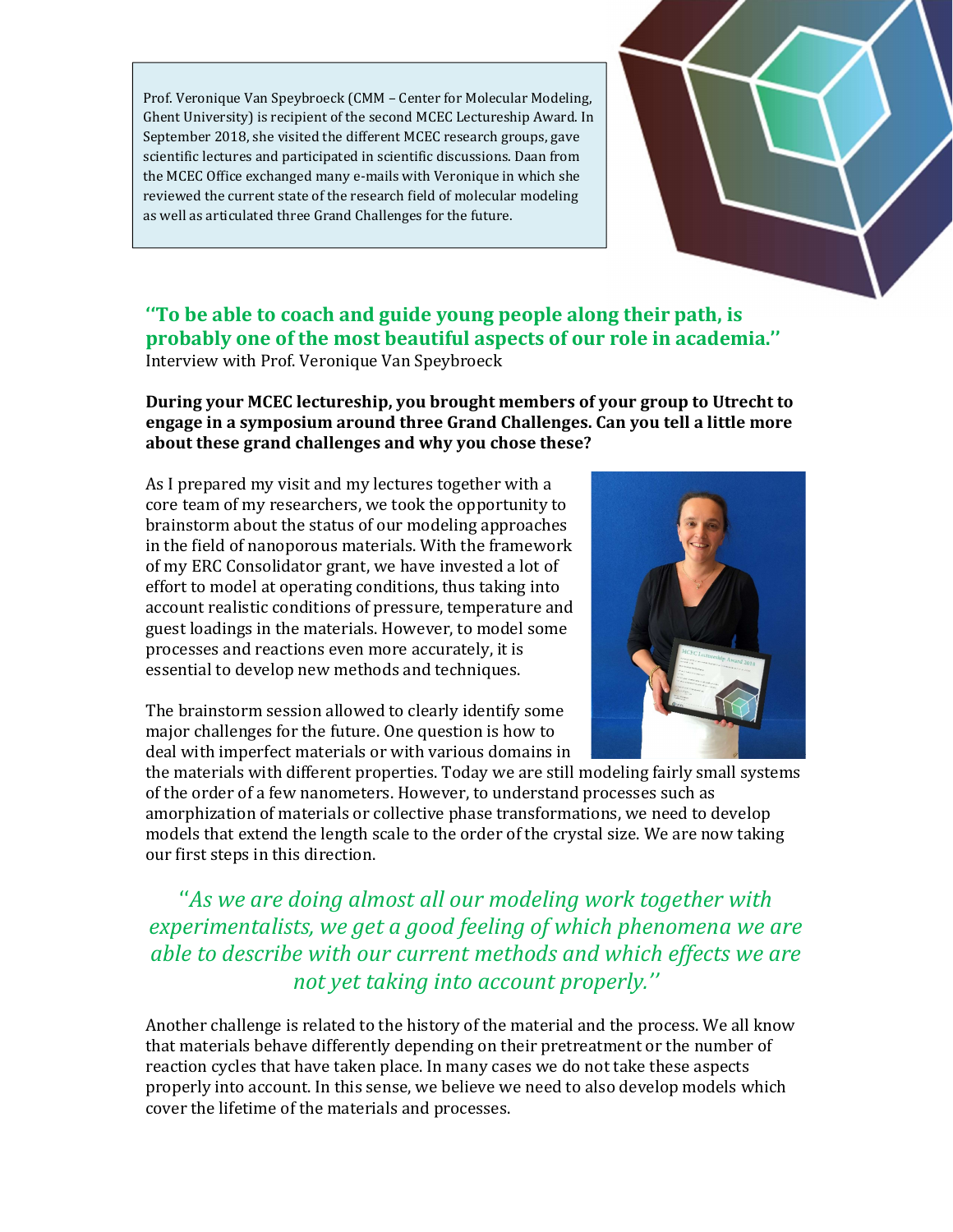I think it is very important to always question the methods and approaches you use, to identify the next big steps you would have to take. As we are doing almost all our modeling work together with experimentalists, and knowing many problems are inspired by real experimental problems, we get a good feeling of which phenomena we are able to describe with our current methods and which effects we are not yet taking into account properly. The synergy between theoreticians and experimentalists is also an essential driver in pursuing these three challenges.

### What important new insight has your Lectureship yielded?

In molecular modeling we typically use a bottom-up approach, where we start from the atomic scale and try to mimic realistic conditions and systems as well as possible. Spectroscopy typically uses a top-down approach starting by looking at the materials from the outside and trying to resolve as much detail as possible. Both fields have evolved substantially in the last decade and we are now entering the era in which spectroscopy and modeling are starting to meet each other.

With the help of spectroscopy, we can distinguish phenomena with a resolution that enables us to put forward hypotheses about e.g. reaction mechanisms and active sites at the atomic scale, which are typically validated by modelers. From the interactions we had with the people in Utrecht, several common research questions were defined, such as how to follow phase transformations of flexible materials, how to identify reaction intermediates or how to characterise diffusion paths of molecules. So it was really

## inspiring to have intensive discussions with a group of people working in spectroscopy. ''Both fields have evolved substantially in the last decade and we are now entering the era in which spectroscopy and modeling are starting to meet each other.''

### How would you describe the MCEC Community?

I was very impressed by the MCEC Community, as you cover a real broad area of disciplines and research topics. I strongly believe that such an interdisciplinary collaboration is essential towards solving major challenges we are facing in our society, for instance related to sustainable energy supply and conversion, clean air, water supply… It is a visionary approach to set up such communities between people from really different disciplines for a longer period.

It typically requires a longer time to see the fruitful effects of such collaborative communities. From my own experience, I know that it usually takes more time to collaborate with people with different backgrounds. The first challenge is always to understand each other's scientific language. Once you reach that point, researchers can start to tackle common research goals. Therefore, it is truly necessary to install such collaborative efforts for longer periods and with enough critical mass to really make the difference, as is perfectly illustrated by the MCEC Community.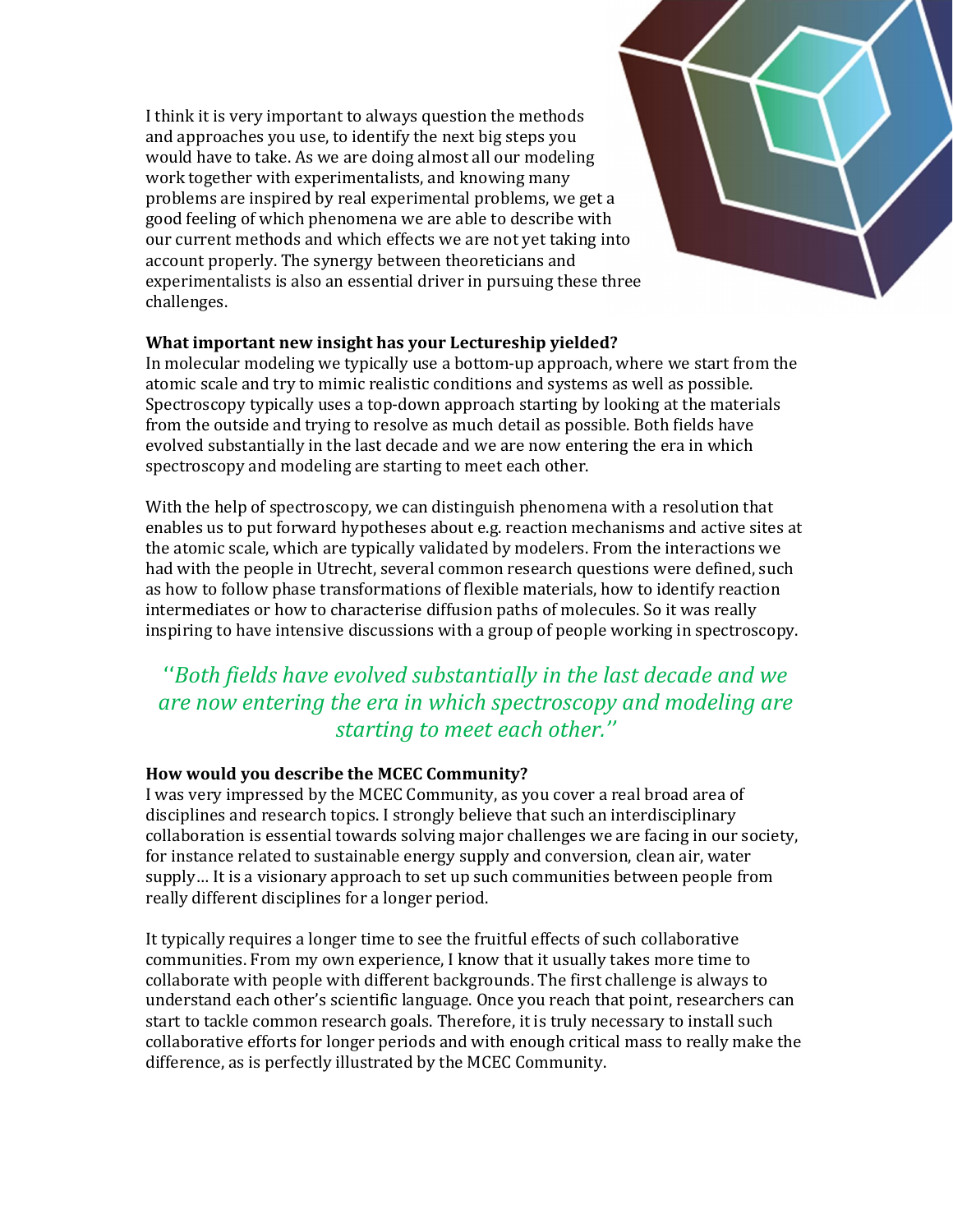I was also impressed by the highly motivated PhD students and researchers. I had the feeling they were all very passionate about their research. I am always very impressed to see such passionate young people starting to build something in their life. To be able to coach and guide young people along their path, is probably one of the most beautiful aspects of our role in academia.

## After 18 years of CMM, what would you advise PhD students that

are new to working with different concepts from other research fields?<br>To embrace new ideas and challenges, to strive for fruitful collaborations and look beyond their own specific discipline. New PhD students should be able to receive maximum freedom to explore new ideas. They should be able to bounce off these ideas

# with their advisors and other people in their environment.<br>''New PhD students should be able to receive maximum freedom to explore new ideas.''

You are co-founder of the Center for Molecular Modeling in Ghent. What is the biggest challenge in leading a multidisciplinary research team such as this? To maintain this idea of collaboration between all members in a continuously growing research group. Among all these years we were able to attract the top students to our group with all kinds of backgrounds. Each of them is very good in their own discipline but the key towards excellence is working together, sharing and building on each other's ideas.

### How do you deal with this challenge?

I try to maintain a very open communication culture, as we are all researchers with our own strengths and weaknesses. I very much realize that we are stronger together. I try to create a fruitful intellectual environment, without boundaries. When we tackle a scientific question and feel the need to involve someone with a complementary expertise, we always do so. As we have people with many different backgrounds, such as physicists, chemists, and engineers, this often leads to very innovative insights. In this process, all the researchers need to be valued. Everybody needs to get the chance to present their results, to be strongly involved in work discussions, and so on.

### ''When we tackle a scientific question and feel the need to involve someone with a complementary expertise, we always do so.''

Apart from the professional activities, we organise social events on a regular basis. Next to the science, it is very important that people feel at home at the research center. Even little things – like fresh fruit in the kitchen every week or installing the Christmas tree together – help in this social bonding. In that sense, I was also very happy that we could organise a mini-conference during the MCEC Lectureship in Utrecht where various CMM researchers could interact with the researchers at the Debye Institute. It underscored the feeling that we are in this adventure together.